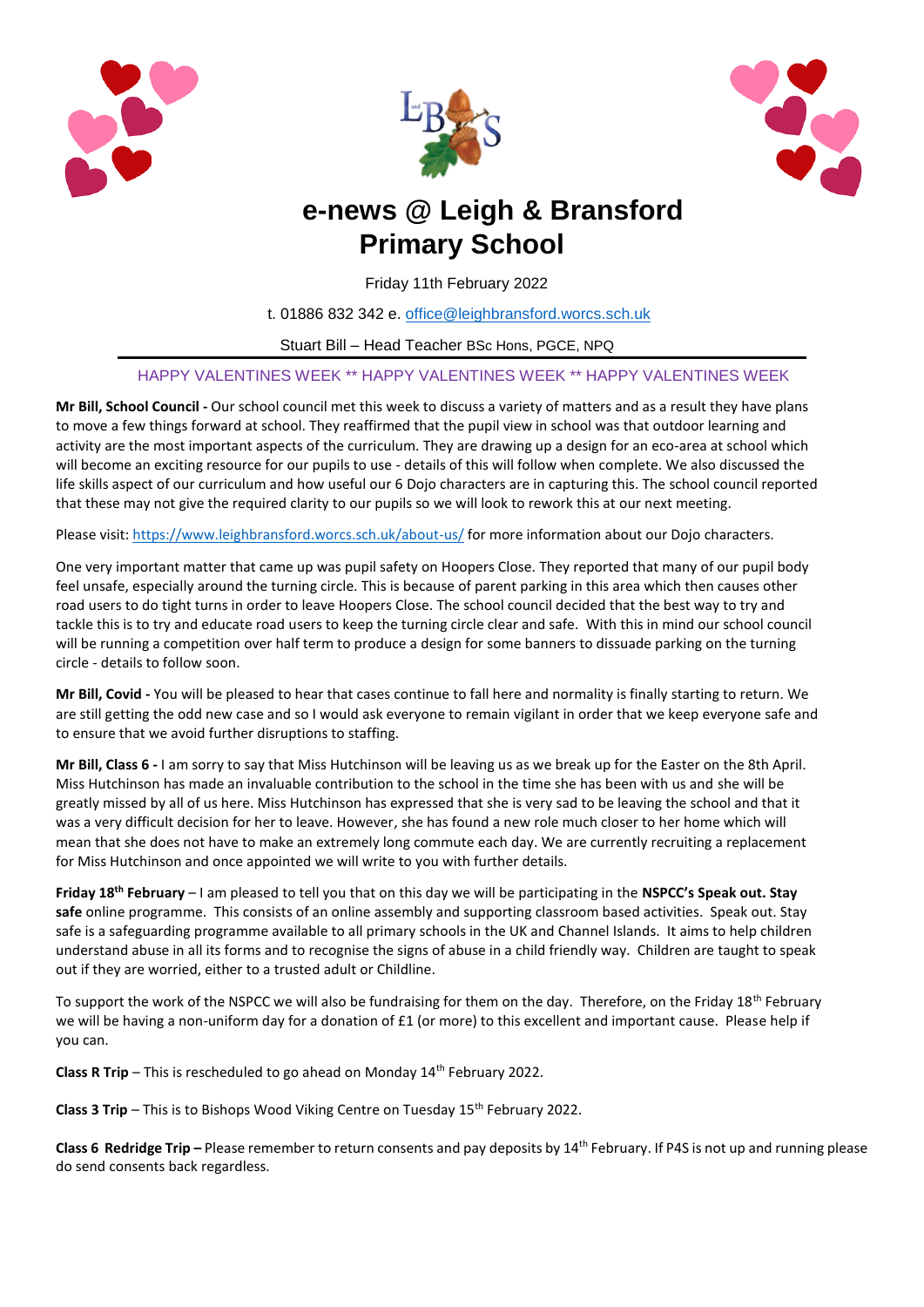## **World Book Day Celebrations- Week beginning 1/3/22 (First week back after half term)**

We are going all out again this year to celebrate Reading and Writing and now the children are in school to enjoy all the activities together! The days will span over two weeks (see dates below).

The return of



Children will play along every day to guess the book and member of staff and we hope you can join in at home too.

### **Thursday 3rd March – Dress up** as a book character and

bring the matching book in (if you have it). We will have a whole school assembly and the children will take part in reading and writing activities through the day. For ideas please visit- <https://www.worldbookday.com/dressing-up-ideas/>

# **Monday 7th March – L and B's GREAT Book Swap!**

The children bring in an old book of good quality that they have enjoyed themselves and swap it with one of their friend's old ones. If you are having a sort out of books at home for any age that still look like new, we would love donations in on this day too. This day sparks great interest and discussion about texts, stories, authors and favourite genres between the children.

# **Wednesday 9th March- Author Visit to School**

Author Chris Allton will be coming into school to inspire the children to write their own stories. He will be doing an assembly with the children and then working with each year group throughout the day. His books (pictured below) will be signed and available for sale on the day should you wish to purchase one. More details on this to follow nearer the time!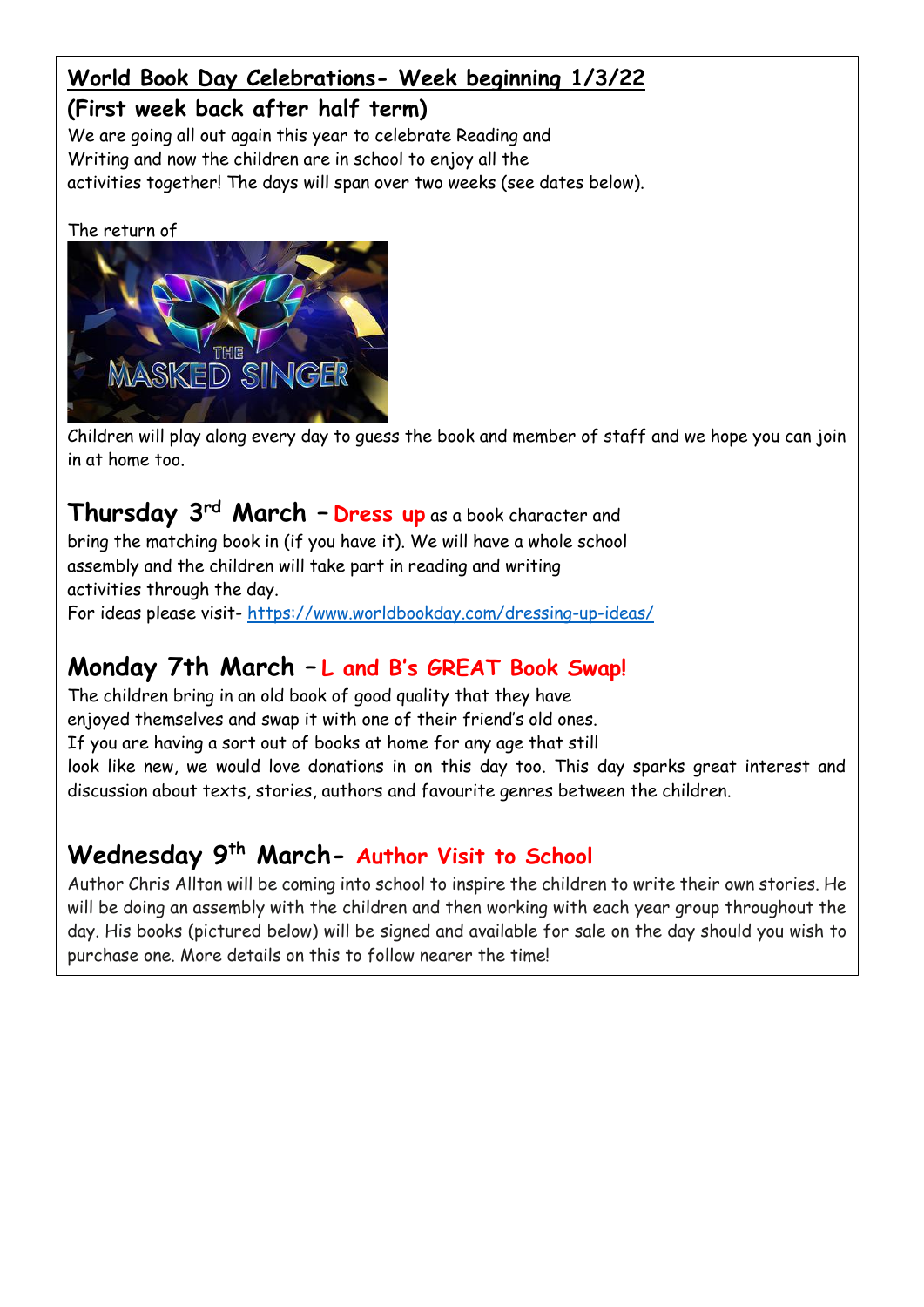## Chris Allton – Author www.chrisallton.com Books for sale and signed - All £5

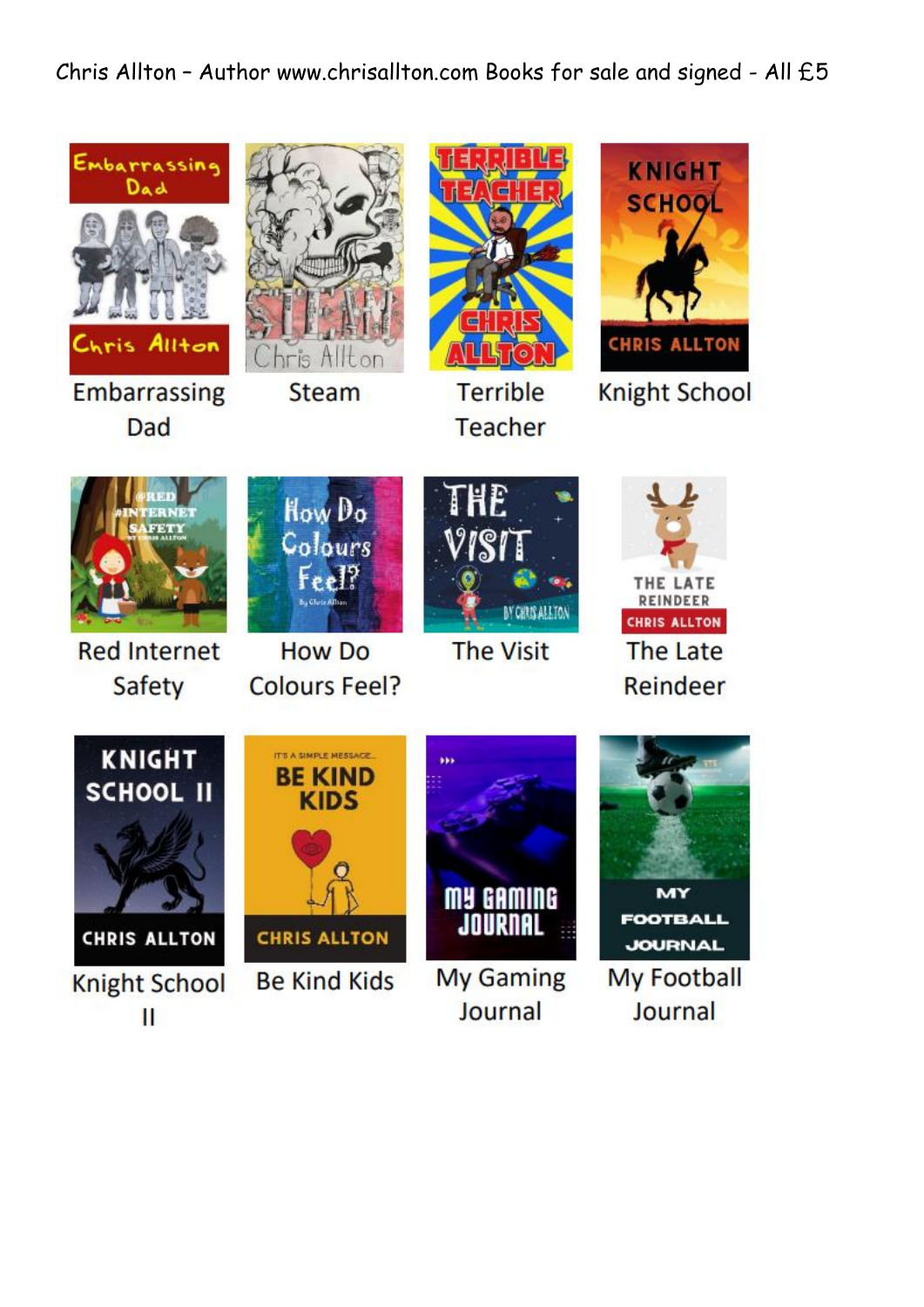#### **\*\*\*Term Dates for your Diary\*\*\***

Spring term – Wednesday  $5<sup>th</sup>$  January 2022 – Friday  $8<sup>th</sup>$  April 2022 Spring mid-term – Friday 18th February 2022 - Tuesday 1st March 2022 Easter – Friday 8th April 2022 – Monday 25th April 2022 Summer Term – Monday 25<sup>th</sup> April 2022 – Thursday 21<sup>st</sup> July 2022 Summer mid-term – Friday 27<sup>th</sup> May 2022 – Monday 6<sup>th</sup> June 2022

#### **\*\*\*Bank Holidays\*\*\***

| Good Friday - Friday 15 <sup>th</sup> April 2022          | Platinum Jubilee Holiday - Friday $3^{rd}$ June 2022                    |
|-----------------------------------------------------------|-------------------------------------------------------------------------|
| Easter Monday – Monday 18 <sup>th</sup> April 2022        | Additional Bank Holiday - Friday 22 <sup>nd</sup> July 2022 (Please see |
| Whitsun Bank Holiday - Thursday 2 <sup>nd</sup> June 2022 | amended Summer Term end date)                                           |

#### **\*\*\*TED Days 2021-2022\*\*\***

Monday 28th February 2022 Monday 27th June 202**2**

### **Celebrating our Successes and Achievements**

**Beatrix Potter Writer of the Week Award (Remember the work is displayed in Reception for one week so come and see)**

- Reception Matilda: for independent writing.
- Class 1 Athena: for great rhyming sentences.
- Class 2 George: for use of punctuation and fantastic presentation at all times.
- Class 3 Scarlett: for an excellent persuasive letter.
- Class 4 Madison: making detailed notes about eagles and lions.
- Class 5 Daisy: for showing good understanding of parenthesis in her grammar work.
- Class 6 Elsie: for fantastic diary entry in the style of William Beech.

#### **Alan Turing Maths Award**

- Reception Layton: for great work on composition of number.
- Class 1 Ellie: for successfully using the number line to count back.
- Class 2 Zachery: Maths for fantastic work learning the 2,5 and 10 times table.
- Class 4 Elaya: for applying her dividing knowledge to solving word problems.
- Class 5 Millie: for perseverance and good progress in her times tables.
- Class 6 Jonny, Marnie & Issy S: for fantastic effort in all maths work.